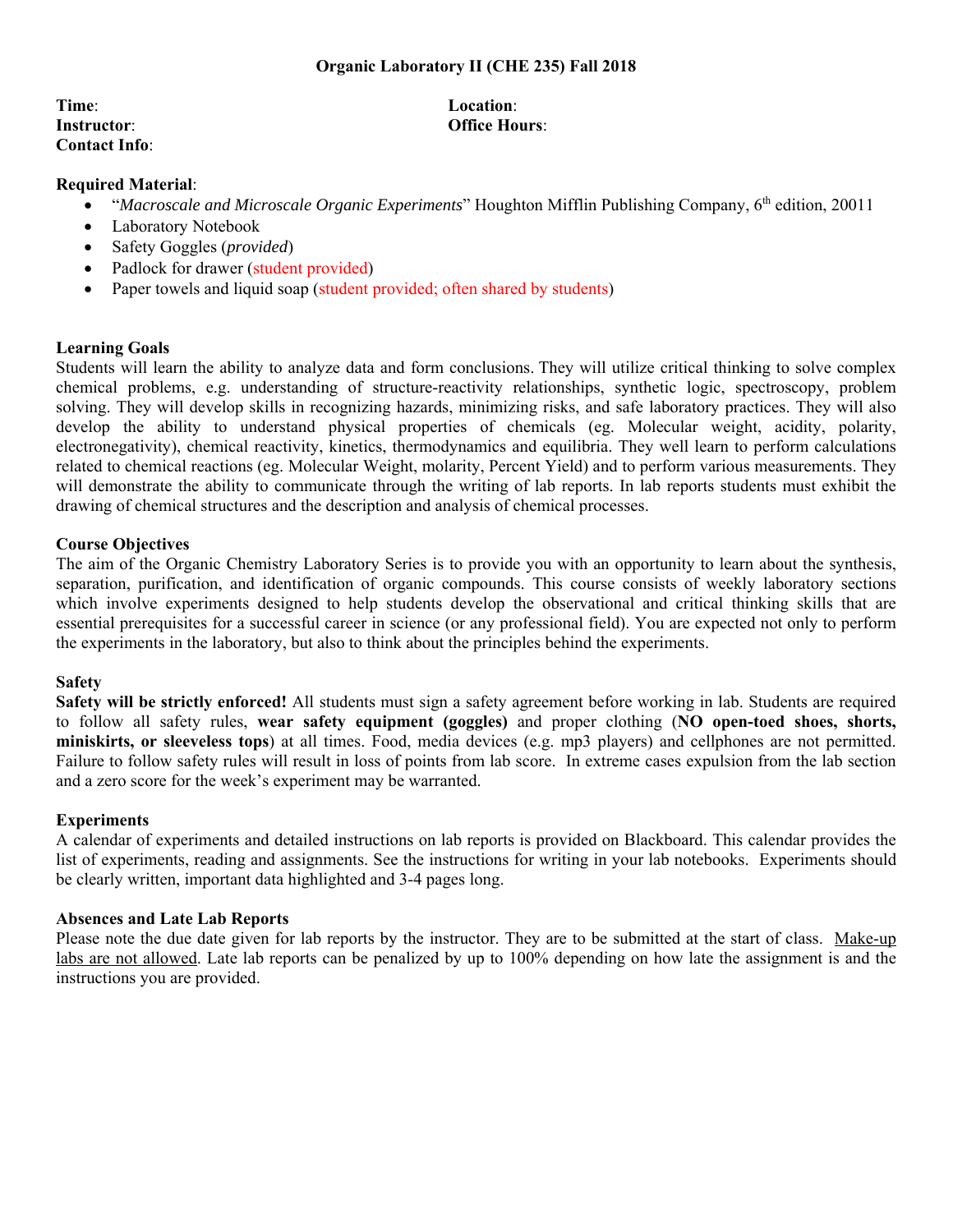## **Grading**

The course grade is comprised of 2 components: Experiments and a Final Quiz. *Experiments*

Lab reports are graded out of 10 pts. Grading is based upon:

- 1) neatness/organization and clarity of writing,
- 2) lab skills and performance,
- 3) lab preparation and cleanup,
- 4) tardiness,
- 5) analysis.

**Pre-labs** are checked at the beginning of every lab. The **Post-lab** write-up **must be typed**. **Lab reports** are due at the **beginning of class the next week**. If you miss a lab, it is your responsibility to turn the due lab report within the week it is due **not at the next course meeting**, otherwise points will be deducted.

| <b>Grading Rubric</b>           |                          |  |          |
|---------------------------------|--------------------------|--|----------|
|                                 | $Pre$ -lab $\mid$ In-lab |  | Post-lab |
| Presentation/Organization       |                          |  |          |
| Lab Skills, Tardiness, Clean-up |                          |  |          |
| Data collection                 |                          |  |          |
| Analysis                        |                          |  |          |

### *Final Quiz*

The final covers all of the principles from all the experiments done during the semester.

The table below breaks down the how grades will be assigned:

| <b>Assignment Types</b> | # Assignments           | <b>Points Each</b> | <b>Total Points</b> | % of Final Grade |
|-------------------------|-------------------------|--------------------|---------------------|------------------|
| Lab                     | 12(1 report is dropped) | 10                 | 110                 | 91%              |
| <b>Final Quiz</b>       |                         |                    | <b>10</b>           | 9%               |

**Cleanup Points:** In the organic chemistry teaching labs you are expected to take care of the equipment and lab space that you use. If you fail to return equipment to their proper place or leave your area untidy, you will be deducted points.

#### **Academic Honesty**

Academic dishonesty will not be tolerated. While collaboration in lab is allowed, written lab work is an individual effort. **Copying from any portion of the written work from other students is not allowed and constitutes academic dishonesty**. For the college's policy towards academic integrity see the Lehman Undergraduate Bulletin. http://www.lehman.edu/undergraduate-bulletin/academicintegrity.htm